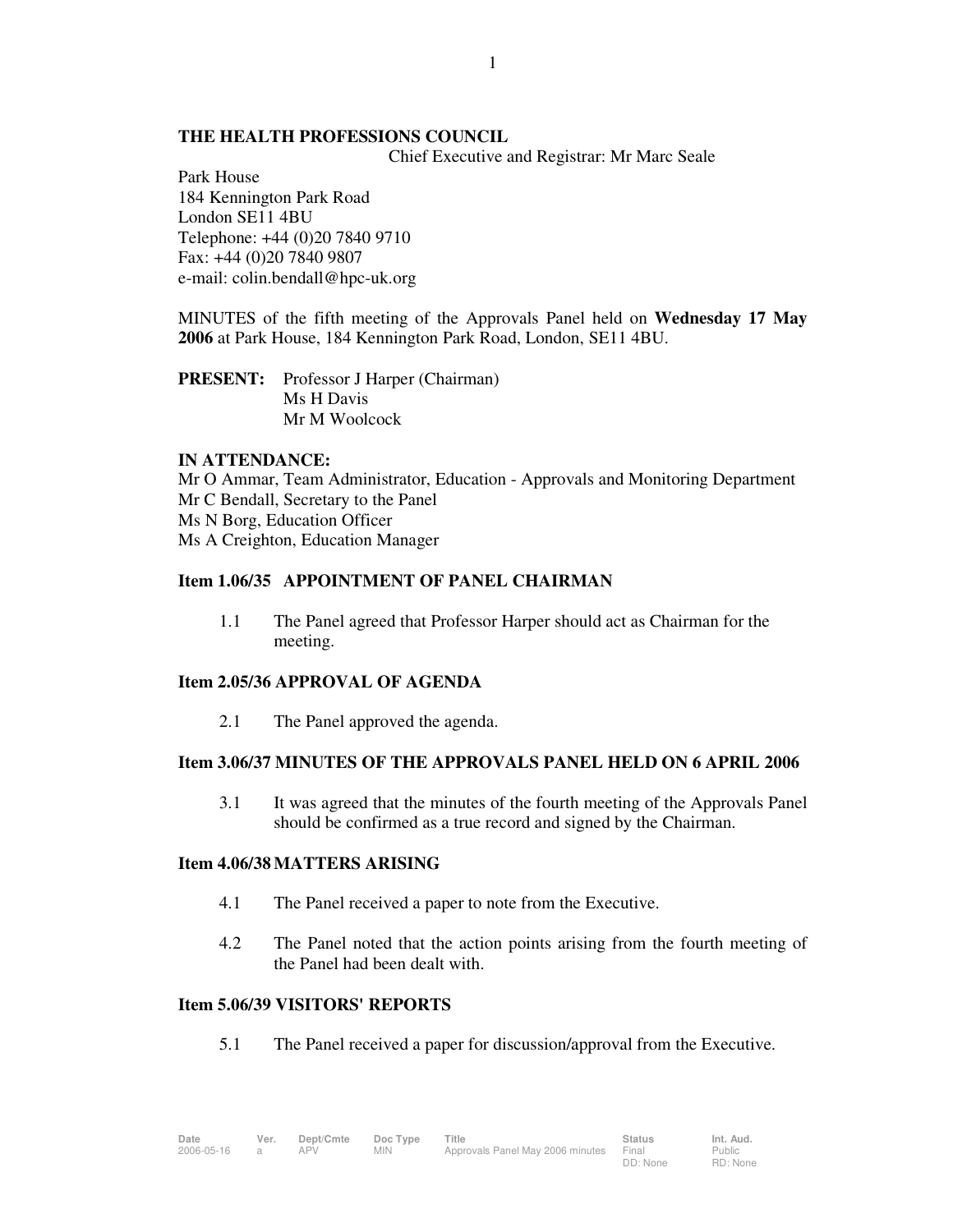- 5.2 The Panel agreed that the Visitors' Report for MA Music Therapy (Full time programme) at the University of Derby (visited on 1-2 March 2006) should be amended as indicated below.
- 5.2.1 Condition 3: "An appropriately qualified and registered programme leader must be in place before the programme can commence." The Panel noted that this condition went beyond Standard of Education and Training (SET) 3.3, which required the named programme leader to either be on the relevant part of the HPC Register or otherwise appropriately qualified and experienced. The Panel agreed that the condition should be amended to read "An appropriately qualified or registered programme leader must be in place before the programme can commence."
- 5.2.2 Condition 4: "The education provider needs to ensure that there is appropriately qualified and experienced lecturing staff for each component of the programme." The Panel agreed that this condition should require the education provider to present evidence to the HPC and that the condition should be amended to read "The education provider needs to demonstrate that there are appropriate qualified and experienced lecturing staff for each component of the programme."
- 5.2.3 Condition 7: "The programme must reflect in full the skills and knowledge as articulated in the standards of proficiency for the profession." The Panel noted that this condition did not reflect the wording of SET 4.2, which required the programme to reflect the philosophy, values, skills and knowledge base as articulated in the curriculum guidance for the profession. The Panel agreed that the condition should be amended to read "The programme must reflect in full the skills and knowledge as articulated in the curriculum guidance for the profession." and the reason should be amended to read "There is insufficient evidence to determine whether the skills and knowledge reflect the curriculum guidance."
- 5.2.4 The Panel noted that condition 15 required that "The education provider must appoint an external examiner from the relevant part of the register." but the reasoning imposed a further requirement, stating "There is no named external examiner at present." The Panel agreed that, if the education provider appointed an external examiner from the relevant part of the register, the HPC should accept that the condition had been met.

## **Action: AC (by 13 June 2006)**

 5.3 The Panel agreed to accept the Visitors' Reports for the following programmes, including the conditions recommended by the HPC Visitors:-

| <b>Education Provider</b> | <b>Programme Name</b>                     | <b>Delivery</b><br>mode |
|---------------------------|-------------------------------------------|-------------------------|
| De Montfort University    | BSc (Hons) Speech $&$<br>Language Therapy | Part-time               |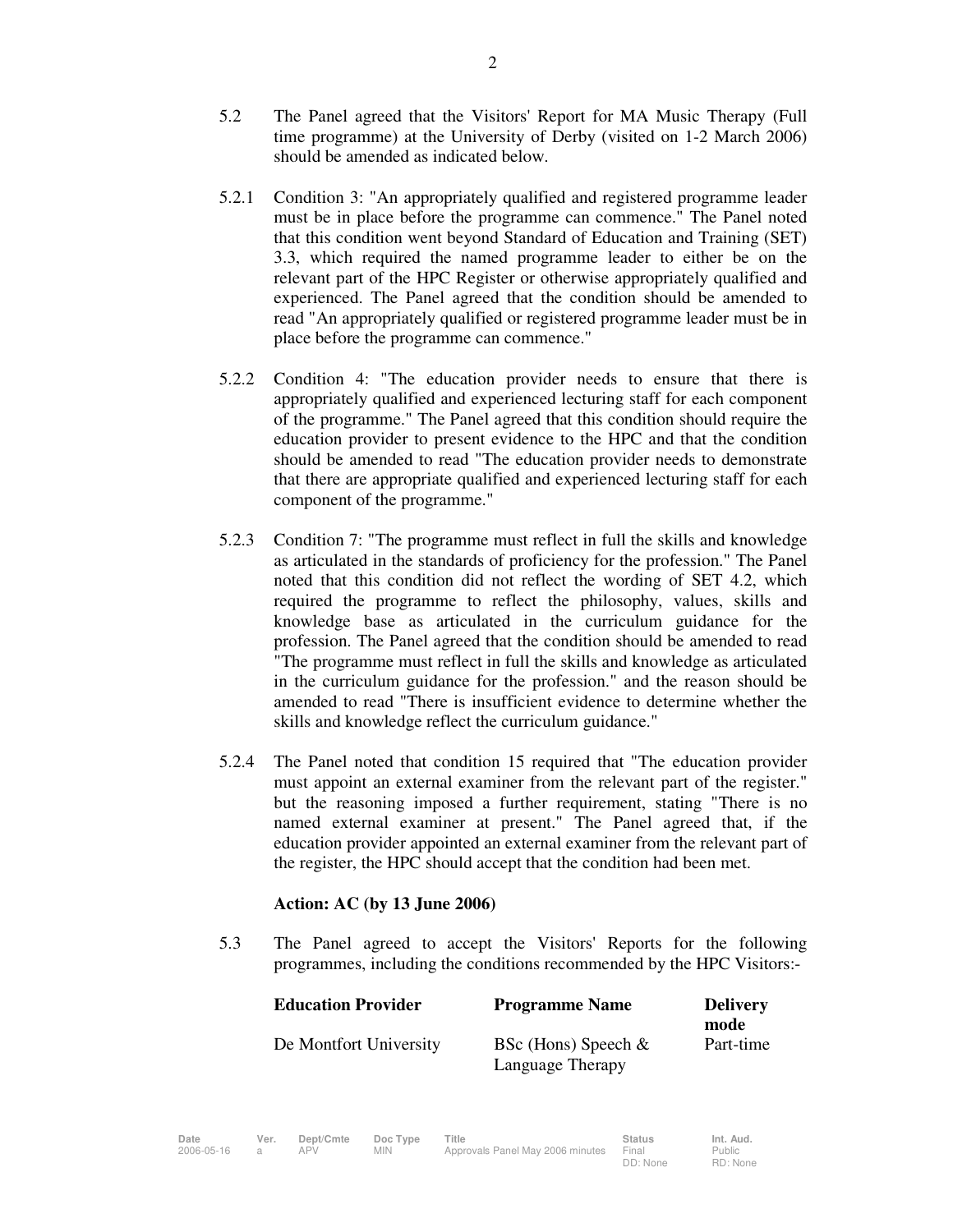|            | University of Hertfordshire                   | <b>MA Art Therapy</b>   | Full-time $\&$<br>Part-time |
|------------|-----------------------------------------------|-------------------------|-----------------------------|
| University | Manchester Metropolitan                       | Non Medical Prescribing | Part-time                   |
|            | University of the West of<br>England, Bristol | Non Medical Prescribing | Part-time                   |

### **Item 6.06/40 PROGRAMMES FOR APPROVAL - CONDITIONS IMPOSED**

- 6.1 The Panel received a paper for discussion/approval from the Executive.
- 6.2 The Panel agreed that the following programmes should be approved, as the Visitors were satisfied that the conditions had been met and the programmes therefore met the Standards of Education and Training:-

| <b>Education Provider</b>                                                     | <b>Programme Name</b>                                       | <b>Delivery</b><br>mode |
|-------------------------------------------------------------------------------|-------------------------------------------------------------|-------------------------|
| University of Leeds                                                           | BSc (Hons) Diagnostic<br>Radiography                        | Full-time               |
| Manchester Metropolitan<br>University                                         | Non Medical Prescribing                                     | Part-time               |
| University of the West of<br>England, Bristol                                 | <b>MA Music Therapy</b>                                     | Part-time               |
| University of the West of<br>England, Bristol                                 | Non Medical Prescribing                                     | Part-time               |
| <b>Queen Margaret University</b><br>College, Edinburgh                        | Postgraduate Diploma<br>Dietetics                           | Full-time               |
| University of Greenwich/<br>University of Kent - Medway<br>School of Pharmacy | Postgraduate Certificate<br>in Supplementary<br>Prescribing | Distance<br>learning    |

#### **Action: AC (by 13 June 2006)**

## **Item 7.06/41 PROGRAMMES FOR APPROVAL - NO CONDITIONS IMPOSED**

- 7.1 The Panel received a paper for discussion/approval from the Executive.
- 7.2 The Panel agreed that the following programme should be approved, as the education provider had made no observations on the Visitors' report and there were no conditions to be met:-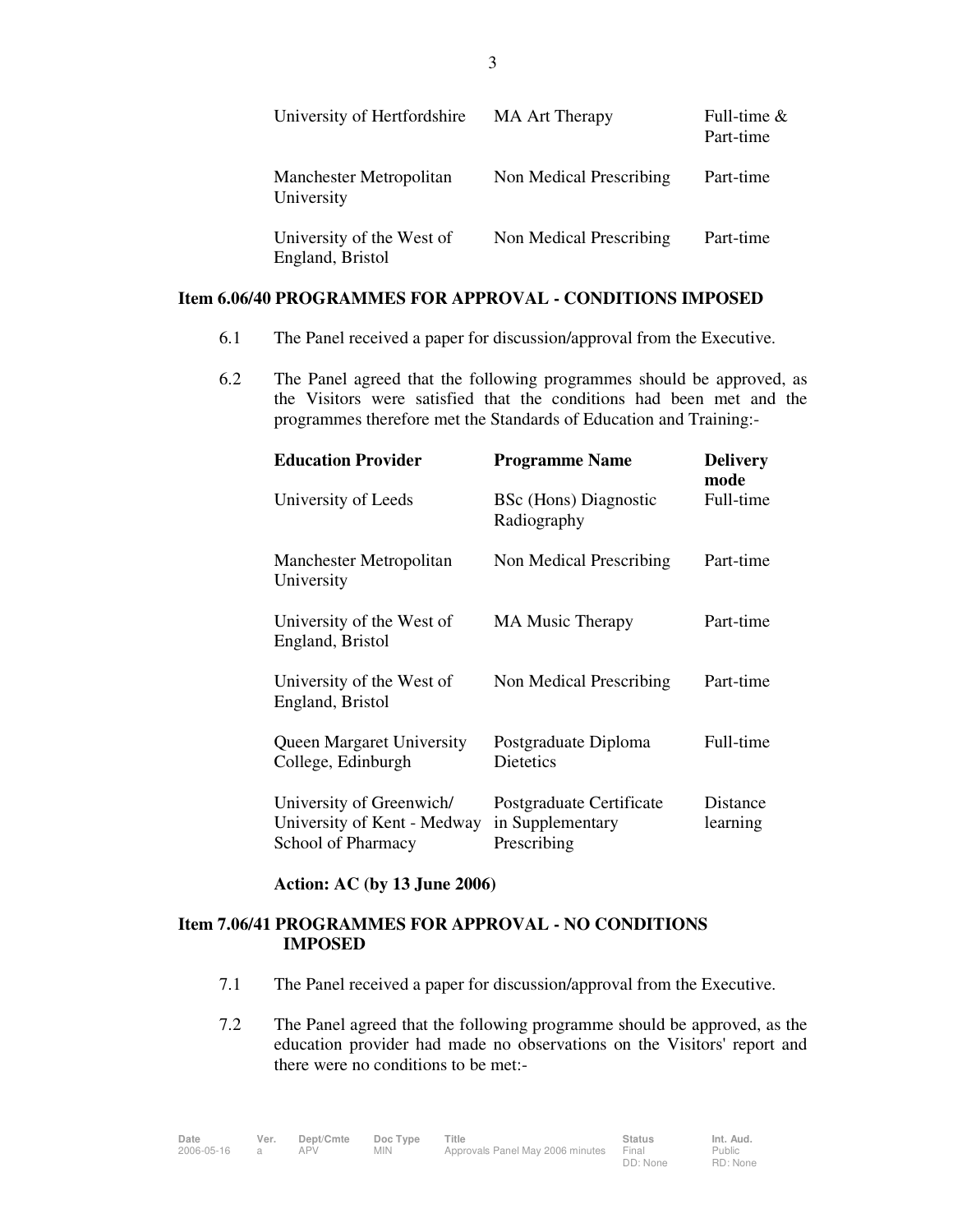| <b>Education Provider</b> | <b>Programme Name</b> Delivery mode |  |
|---------------------------|-------------------------------------|--|
| Anglia Ruskin University  | MA Music Therapy Full-time          |  |

**Action: AC (by 13 June 2006)** 

## **Item 8.06/42 REPORT OF MAJOR AND MINOR AMENDMENTS**

- 8.1 The Panel received a paper for discussion/approval from the Executive.
- 8.2 The Panel approved minor changes to the following programmes in line with recommendations from the appointed HPC Visitors and/or Executive:-

| <b>Education Provider</b><br><b>City University</b>    | <b>Programme</b><br>BSc (Hons) Speech & Language Therapy                      |
|--------------------------------------------------------|-------------------------------------------------------------------------------|
| City University                                        | PgDip/MSc Speech & Language Therapy                                           |
| University of Derby                                    | <b>MA Art Therapy</b>                                                         |
| University of East Anglia                              | BSc (Hons) Diagnostic Radiography                                             |
| University of East Anglia                              | BSc (Hons) Oncology & Radiography                                             |
| University of East Anglia                              | Dip HE Operating Department Practice<br>(two separate applications submitted) |
| University of Essex                                    | MSc Physiotherapy                                                             |
| University of Hertfordshire                            | <b>BSc (Hons) Paramedic Sciences</b>                                          |
| University of<br>Northamptonshire                      | BSc (Hons) Occupational Therapy                                               |
| University of Exeter -<br>College of St Mark & St John | BSc (Hons) Speech & Language Therapy                                          |

**Action: AC (by 13 June 2006)**

#### **Item 9.06/43 ANNUAL MONITORING DECLARATIONS**

- 9.1 The Panel received a paper for discussion/approval from the Executive.
- 9.2 The Panel noted that the first year of the annual monitoring cycle involved education providers completing a declaration form that the programme continued to meet the Standards of Education and Training. The Panel noted that a number of education providers had completed and returned the declaration form and that the Executive had checked all of the forms.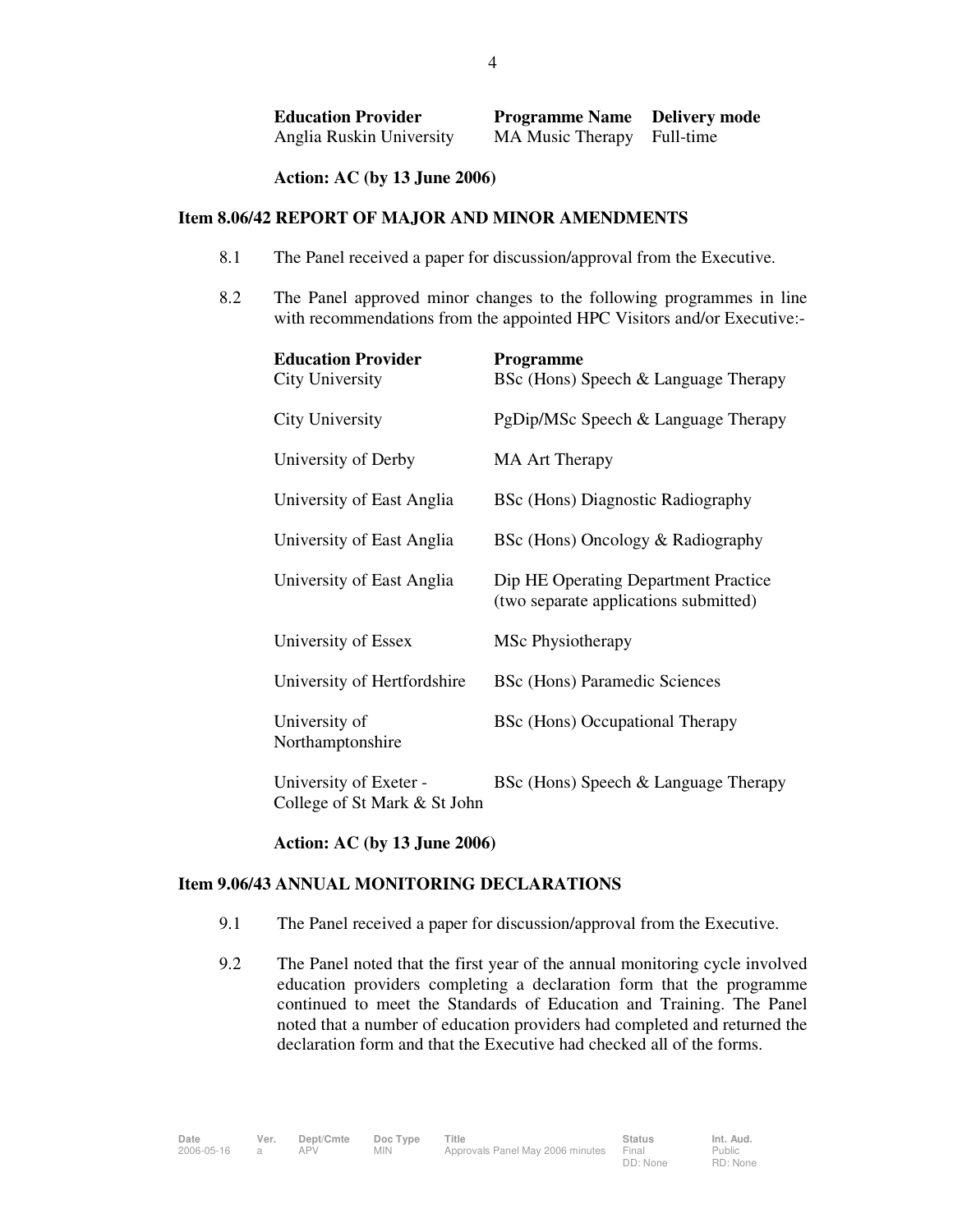9.3 The Panel agreed that the programmes listed in the paper (see appendix 1 to these minutes) continued to meet the Standards of Education and Training.

**Action: AC (by 13 June 2006)** 

#### **Item 10.06/44 ANY OTHER BUSINESS**

10.1 The Chairman thanked the Executive for their work in preparing the papers.

### **Item 11.06/45 DATE AND TIME OF NEXT MEETING**

- 11.1 The next meeting would be held on Tuesday 13 June 2006 (same day as the Education and Training Committee).
- 11.2 Subsequent meetings would be held on:-

Tuesday 4 July 2006

Thursday 3 August 2006

Tuesday 5 September 2006 (same day as Approvals Committee)

Tuesday 10 October 2006

Thursday 2 November 2006 (same day as Approvals Committee)

Wednesday 13 December 2006.

# **CHAIRMAN**

## **DATE**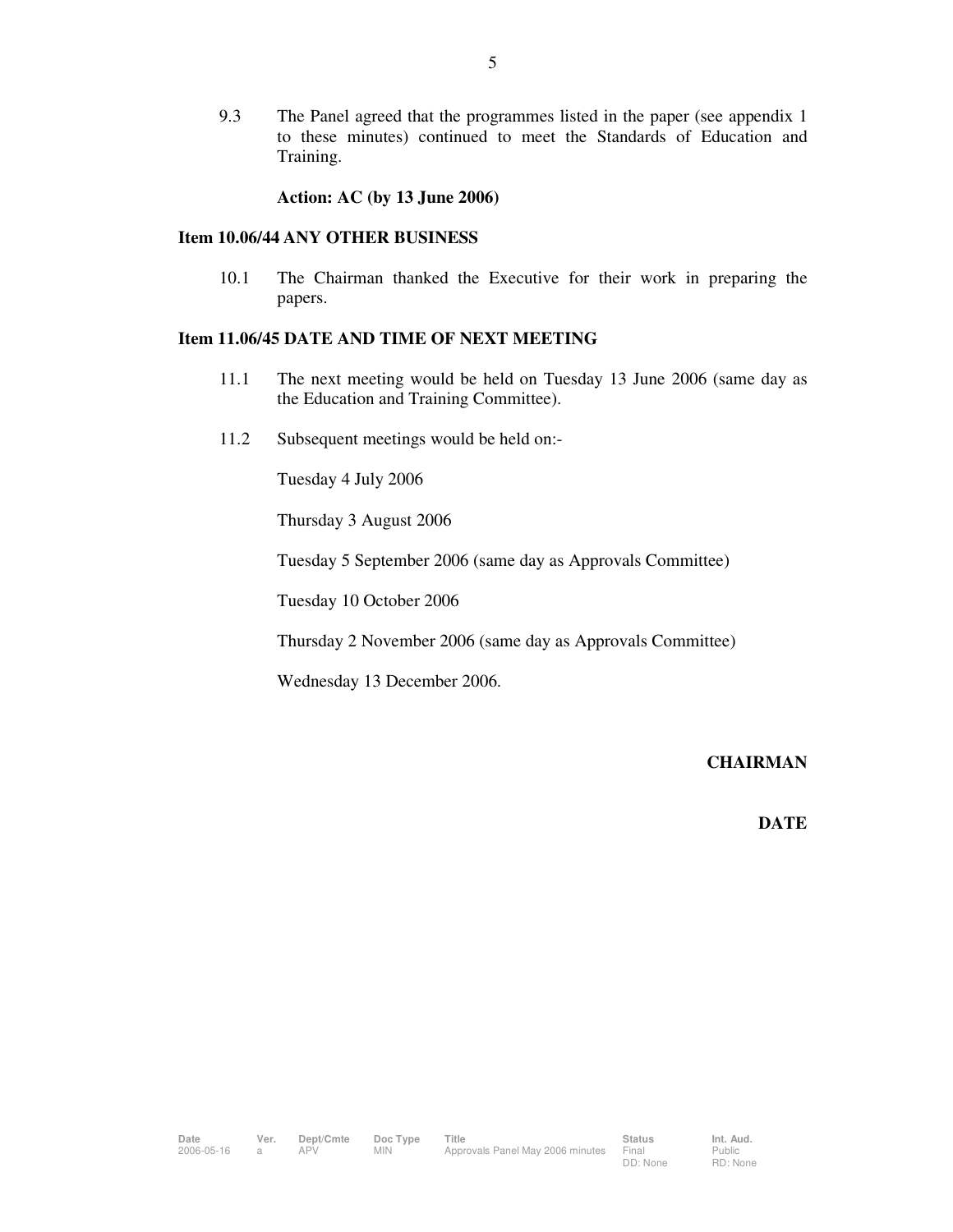## **Appendix 1 to the minutes of the fifth meeting of the Approvals Panel held on Wednesday 17 May 2006**

The Panel agreed that the following programmes continued to meet the Standards of Education and Training:-

| <b>Education Provider</b>              | Programme                                   |
|----------------------------------------|---------------------------------------------|
| Birmingham, University of              | <b>BSc</b> (Hons) Physiotherapy             |
| Birmingham, University of              | <b>BSc</b> (Hons) Physiotherapy             |
| Birmingham, University of              | MSc Physiotherapy (Pre-registration)        |
| <b>Bournemouth University</b>          | <b>BSc</b> (Hons) Occupational Therapy      |
| <b>Bournemouth University</b>          | <b>BSc</b> (Hons) Physiotherapy             |
| <b>Bournemouth University</b>          | <b>BSc</b> (Hons) Physiotherapy             |
| <b>Bournemouth University</b>          | Dip HE Operating Department Practice        |
| <b>Bournemouth University</b>          | <b>Supplementary Prescribing</b>            |
| Bradford, University of                | <b>BSc</b> (Hons) Diagnostic Radiography    |
| Bradford, University of                | <b>BSc</b> (Hons) Occupational Therapy      |
| Bradford, University of                | <b>BSc</b> (Hons) Physiotherapy             |
| Brighton, University of                | <b>BSc</b> (Hons) Physiotherapy             |
| Brighton, University of                | <b>BSc</b> (Hons) Podiatry                  |
| Brighton, University of                | <b>MSc Rehabilitation Science</b>           |
| <b>Brunel University</b>               | <b>BSc</b> (Hons) Occupational Therapy      |
| <b>Brunel University</b>               | <b>BSc</b> (Hons) Physiotherapy             |
| <b>Brunel University</b>               | MSc Occupational Therapy (Pre-registration) |
| Canterbury Christ Church               | BSc (Hons) Medical Imaging                  |
| University                             |                                             |
| Canterbury Christ Church               | <b>BSc</b> (Hons) Occupational Therapy      |
| University<br>Canterbury Christ Church | Dip HE Operating Department Practice        |
| University                             |                                             |
| Central England in Birmingham,         | <b>BSc (Hons) Diagnostic Radiography</b>    |
| University of                          |                                             |
| Central England in Birmingham,         | <b>BSc</b> (Hons) Radiotherapy              |
| University of                          |                                             |
| Central England in Birmingham,         | BSc (Hons) Speech & Language Therapy        |
| University of                          |                                             |
| Central England in Birmingham,         | Dip HE Operating Department Practice        |
| University of                          |                                             |
| Central England in Birmingham,         | <b>Supplementary Prescribing</b>            |
| University of                          |                                             |
| Central Lancashire, University of      | <b>BSc</b> (Hons) Physiotherapy             |
| Central Lancashire, University of      | Dip HE Operating Department Practice        |
| Central Lancashire, University of      | <b>Supplementary Prescribing</b>            |
| Chester, University of                 | <b>BSc</b> (Hons) Nutrition & Dietetics     |
| Chester, University of                 | <b>MSc Dietetics</b>                        |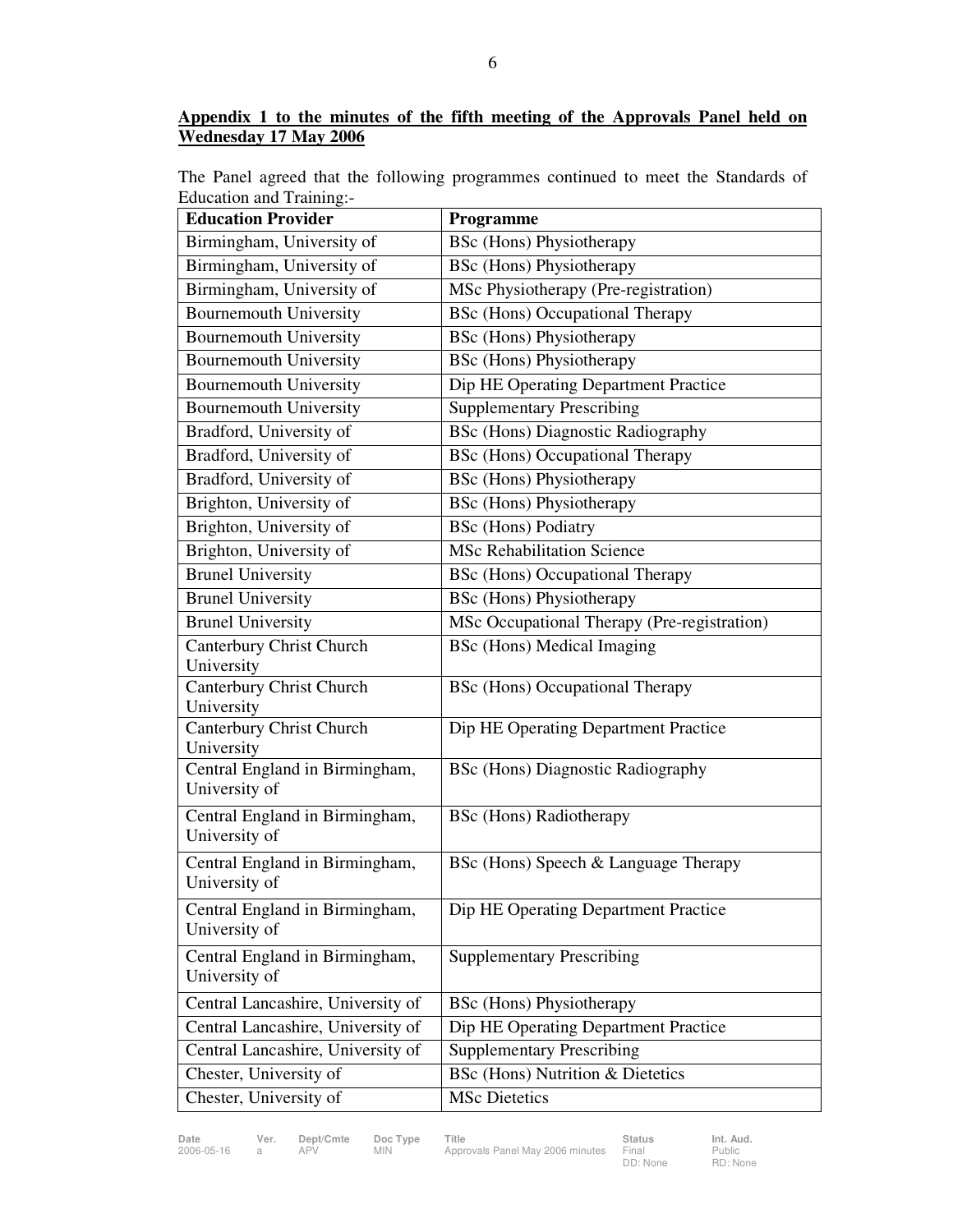| Chester, University of       | PgDip Dietetics                                |
|------------------------------|------------------------------------------------|
| <b>Coventry University</b>   | <b>BSc</b> (Hons) Dietetics                    |
| <b>Coventry University</b>   | <b>BSc</b> (Hons) Occupational Therapy         |
| <b>Coventry University</b>   | BSc (Hons) Physiotherapy                       |
| <b>Coventry University</b>   | <b>BSc (Hons) Nursing Paramedic Science</b>    |
| Coventry University          | Dip HE Operating Department Practice           |
| <b>Coventry University</b>   | Diploma Professional Development in Paramedic  |
| <b>Coventry University</b>   | Foundation Degree in Paramedic Science         |
| De Montfort University       | BSc (Hons) Human Communication - Speech &      |
|                              | Language (P/T)                                 |
| De Montfort University       | <b>BSc Human Communication Speech Language</b> |
|                              | Therapy                                        |
| De Montfort University       | BSc (Hons) Human Communication (Speech &       |
|                              | Language)                                      |
| Derby, University of         | <b>BSc</b> (Hons) Diagnostic Radiography       |
| Derby, University of         | <b>BSc</b> (Hons) Occupational Therapy         |
| Derby, University of         | BSc (Hons) Occupational Therapy (Accelerated)  |
| Derby, University of         | BSc (Hons) Occupational Therapy (Part-time)    |
| Derby, University of         | BSc (Hons) Radiotherapy (Part-time)            |
| Derby, University of         | <b>MA Art Therapy</b>                          |
| Derby, University of         | <b>MA</b> Dramatherapy                         |
| Derby, University of         | Non-Medical Prescribing                        |
| East Anglia, University of   | <b>BSc</b> (Hons) Diagnostic Radiography       |
| East Anglia, University of   | <b>BSc</b> (Hons) Occupational Therapy         |
| East Anglia, University of   | BSc (Hons) Oncology & Radiotherapy Technology  |
|                              |                                                |
| East Anglia, University of   | <b>BSc</b> (Hons) Physiotherapy                |
| East Anglia, University of   | BSc (Hons) Speech & Language Therapy           |
| East Anglia, University of   | Dip HE Operating Department Practice           |
| East Anglia, University of   | Dip HE Paramedic Science                       |
| East Anglia, University of   | <b>MSc Occupational Therapy</b>                |
| East Anglia, University of   | MSc Physiotherapy                              |
| East London, University of   | <b>BSc</b> (Hons) Physiotherapy                |
| East London, University of   | <b>BSc</b> (Hons) Podiatric Medicine           |
| Exeter, University of        | BSc (Hons) Speech & Language Therapy           |
| Exeter, University of        | BSc (Hons) Medical Imaging (Diagnostic         |
|                              | Radiography)                                   |
| Exeter, University of        | <b>MA</b> Dramatherapy                         |
| Hertfordshire, University of | <b>BSc</b> (Hons) Dietetics                    |
| Hertfordshire, University of | Dip HE Paramedic Science                       |
| Hertfordshire, University of | <b>BSc Paramedic Science</b>                   |
| Hertfordshire, University of | <b>BSc</b> (Hons) Paramedic Science            |

**Date Ver. Dept/Cmte Doc Type Title Status Status Status Panel May 2006 minutes Final Status** Approvals Panel May 2006 minutes

Status<br>Final<br>DD: None

Public RD: None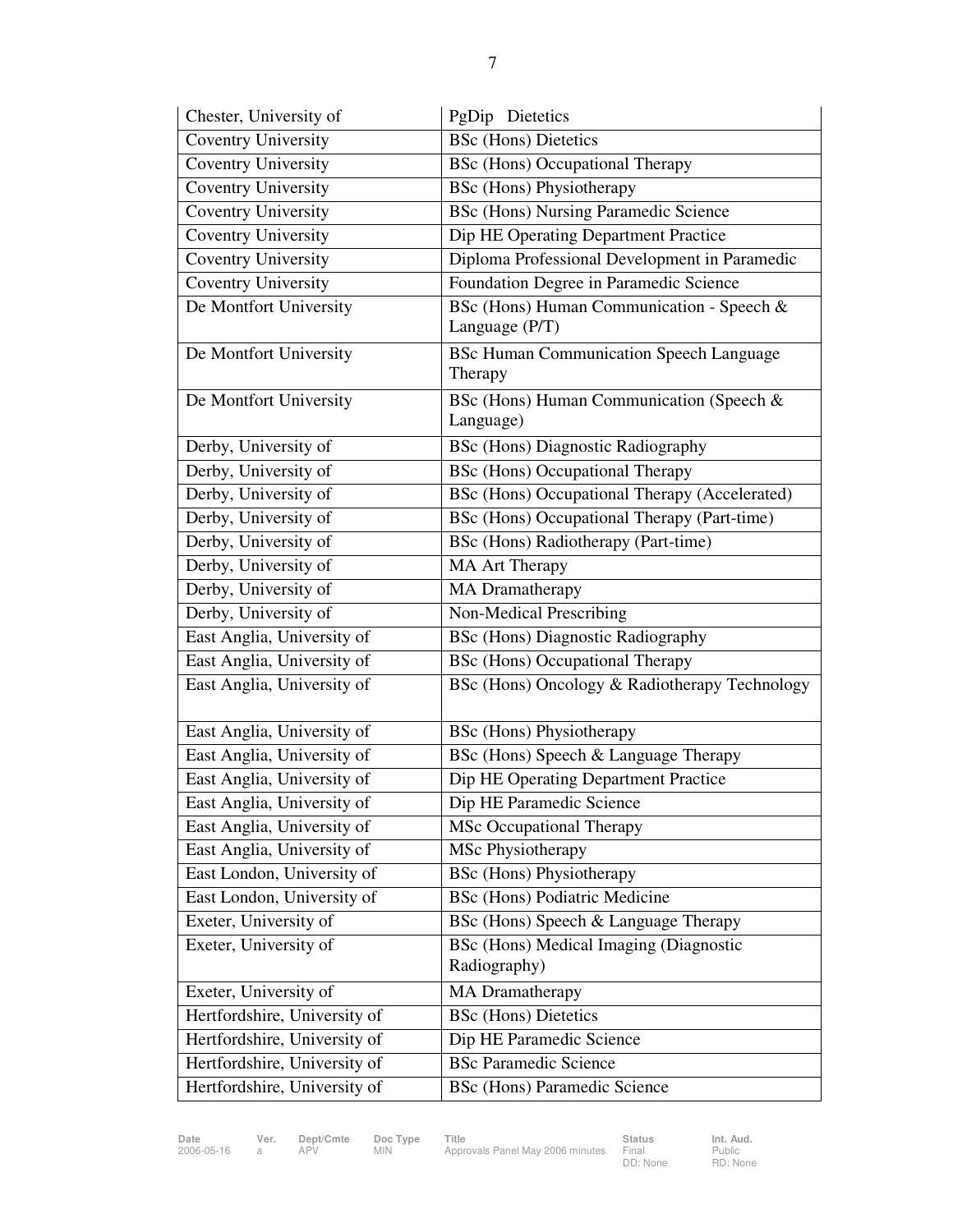| Hertfordshire, University of     | Foundation Degree in Paramedic Science        |
|----------------------------------|-----------------------------------------------|
| Hertfordshire, University of     | BSc (Hons) Diagnostic Radiography & Imaging   |
| Hertfordshire, University of     | <b>BSc</b> (Hons) Physiotherapy               |
| Hertfordshire, University of     | BSc (Hons) Radiography & Oncology             |
| Hertfordshire, University of     | <b>MA Art Therapy</b>                         |
| Hertfordshire, University of     | <b>Supplementary Prescribing</b>              |
| Huddersfield, University of      | <b>BSc</b> (Hons) Occupational Therapy        |
| Huddersfield, University of      | <b>BSc</b> (Hons) Physiotherapy               |
| Huddersfield, University of      | <b>BSc</b> (Hons) Podiatry                    |
| Huddersfield, University of      | BSc (Hons) Podiatry (PT)                      |
| Huddersfield, University of      | Dip HE Operating Department Practice          |
| Huddersfield, University of      | PgDip Physiotherapy                           |
| Huddersfield, University of      | <b>Supplementary Prescribing</b>              |
| Hull, University of              | Dip HE Operating Department Practice          |
| King's College London            | <b>BSc</b> (Hons) Nutrition & Dietetics       |
| King's College London            | <b>BSc</b> (Hons) Physiotherapy               |
| King's College London            | <b>MSc Dietetics</b>                          |
| King's College London            | MSc Physiotherapy (Pre-registration)          |
| King's College London            | <b>PgDip Dietetics</b>                        |
| Lancaster, University of         | <b>BSc</b> (Hons) Diagnostic Radiography      |
| Lancaster, University of         | BSc (Hons) Diagnostic Radiography (part time) |
| Lancaster, University of         | <b>BSc</b> (Hons) Occupational Therapy        |
| Lancaster, University of         | BSc (Hons) Occupational Therapy (P/T)         |
| Lancaster, University of         | <b>BSc</b> (Hons) Physiotherapy               |
| Lancaster, University of         | Graduate Diploma Occupational Therapy         |
| Leeds, University of             | BSc (Hons) Radiography (Diagnostic)           |
| Leeds, University of             | BSc (Hons) Radiotherapy (Therapeutic)         |
| Leicester, University of         | Dip HE Operating Department Practice          |
| Liverpool John Moores University | <b>Supplementary Prescribing</b>              |
| Liverpool, University of         | <b>BSc (Hons) Diagnostic Radiography</b>      |
| Liverpool, University of         | <b>BSc</b> (Hons) Dietetics                   |
| Liverpool, University of         | <b>BSc</b> (Hons) Occupational Therapy        |
| Liverpool, University of         | <b>BSc</b> (Hons) Orthoptics                  |
| Liverpool, University of         | <b>BSc</b> (Hons) Physiotherapy               |
| Liverpool, University of         | <b>BSc</b> (Hons) Radiotherapy                |
| Liverpool, University of         | BSc (Hons) Radiotherapy (P/T)                 |
| London Metropolitan University   | BSc (Hons) Human Nutrition & Dietetics        |
| London Metropolitan University   | MSc Human Nutrition & Dietetics               |
| London Metropolitan University   | PgDip Human Nutrition & Dietetics             |
| London Metropolitan University   | <b>Supplementary Prescribing</b>              |
| London, University of            | <b>BSc</b> (Hons) Diagnostic Radiography      |
| London, University of            | <b>BSc</b> (Hons) Physiotherapy               |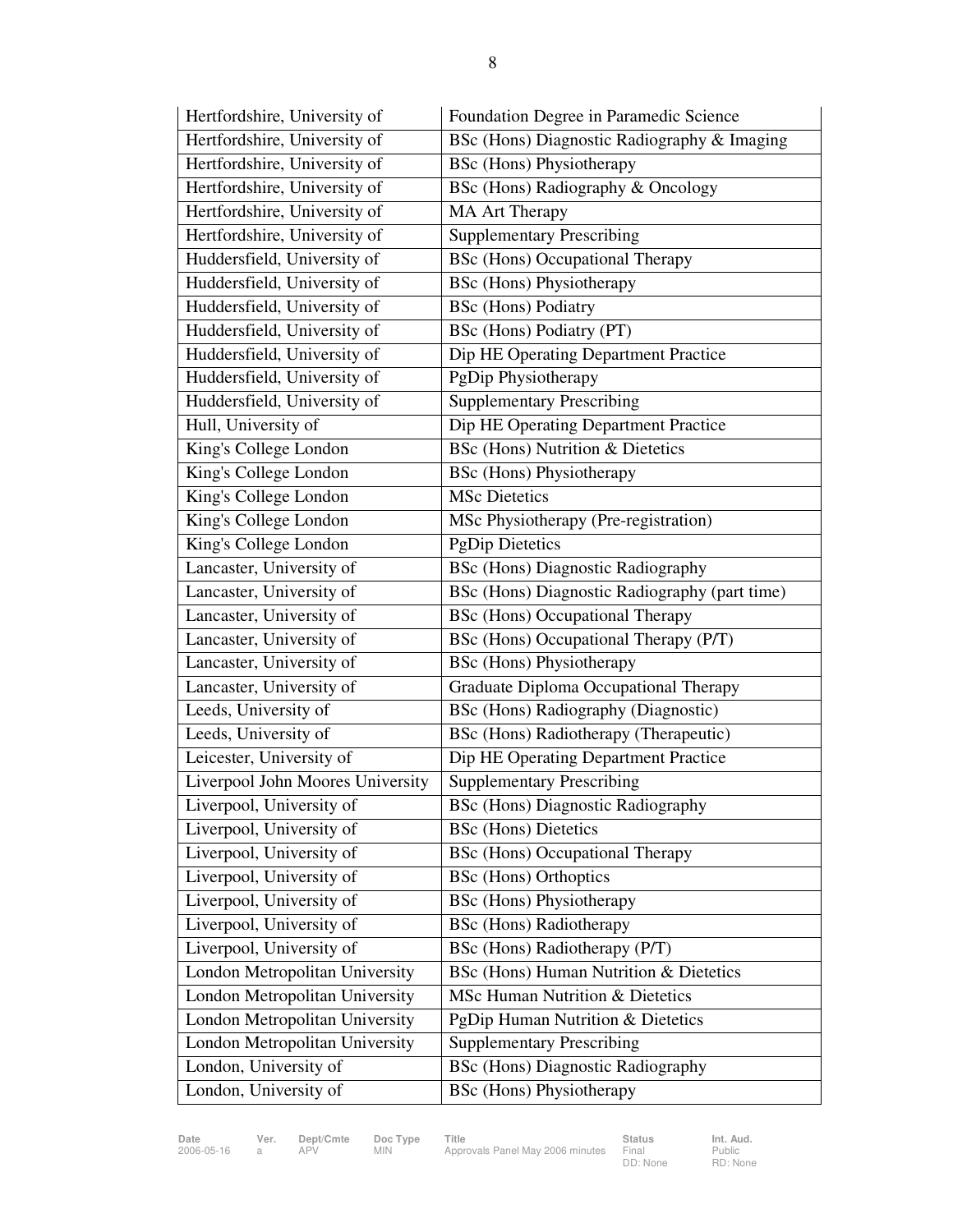| London, University of                 | <b>BSc</b> (Hons) Therapeutic Radiography      |
|---------------------------------------|------------------------------------------------|
| London, University of                 | Foundation Degree in Health & Medical Sciences |
| Luton, University of                  | Dip HE Operating Department Practice           |
| Manchester Metropolitan               | <b>BSc</b> (Hons) Physiotherapy                |
| University                            |                                                |
| Manchester Metropolitan               | BSc (Hons) Psychology & Speech Pathology       |
| University                            |                                                |
| Manchester Metropolitan<br>University | BSc (Hons) Speech Pathology & Therapy          |
| Manchester Metropolitan               | MSc Physiotherapy                              |
| University                            |                                                |
| Manchester Metropolitan               | <b>Supplementary Prescribing</b>               |
| University                            |                                                |
| Manchester, University of             | <b>BSc</b> (Hons) Physiotherapy                |
| Manchester, University of             | BSc (Hons) Speech & Language Therapy           |
| Newcastle upon Tyne, University       | BSc (Hons) Speech & Language Sciences          |
| of                                    |                                                |
| Newcastle upon Tyne, University<br>of | <b>MSc Language Pathology</b>                  |
| Nottingham, University of             | <b>BSc</b> (Hons) Physiotherapy                |
| Nottingham, University of             | <b>MSc Nutrition</b>                           |
| Nottingham, University of             | <b>Supplementary Prescribing</b>               |
| Oxford Brookes University -           | Dip HE Operating Department Practice           |
| <b>Brunel ODP Centre</b>              |                                                |
| <b>Oxford Brookes University</b>      | <b>BSc</b> (Hons) Occupational Therapy         |
| <b>Oxford Brookes University</b>      | <b>BSc</b> (Hons) Physiotherapy                |
| <b>Oxford Brookes University</b>      | Dip HE ODP : Perioperative Care                |
| <b>Oxford Brookes University</b>      | Dip HE ODP : Perioperative Care (Flexible)     |
| <b>Oxford Brookes University</b>      | Dip HE ODP : Perioperative Care (P/T)          |
| <b>Oxford Brookes University</b>      | <b>Supplementary Prescribing</b>               |
| Portsmouth, University of             | <b>BSc (Hons) Diagnostic Radiography</b>       |
| Portsmouth, University of             | BSc (Hons) Therapeutic Radiography             |
| Portsmouth, University of             | Dip HE Operating Department Practice           |
| Portsmouth, University of             | Foundation Degree in Paramedic Science         |
| Reading, University of                | BSc (Hons) Speech & Language Therapy           |
| Reading, University of                | MSc Speech & Language Therapy                  |
| Salford, University of                | <b>BSc</b> (Hons) Diagnostic Radiography       |
| Salford, University of                | <b>BSc</b> (Hons) Occupational Therapy         |
| Salford, University of                | BSc (Hons) Occupational Therapy (P/T)          |
| Salford, University of                | <b>BSc</b> (Hons) Physiotherapy                |
| Salford, University of                | BSc (Hons) Physiotherapy (P/T)                 |
| Salford, University of                | <b>BSc</b> (Hons) Podiatry                     |
| Salford, University of                | BSc (Hons) Podiatry (P/T)                      |
| Salford, University of                | BSc (Hons) Prosthetics & Orthotics             |

**Date Ver. Dept/Cmte Doc Type Title Status Status Status Panel May 2006 minutes Final Status** Approvals Panel May 2006 minutes

Status<br>Final<br>DD: None

Public RD: None